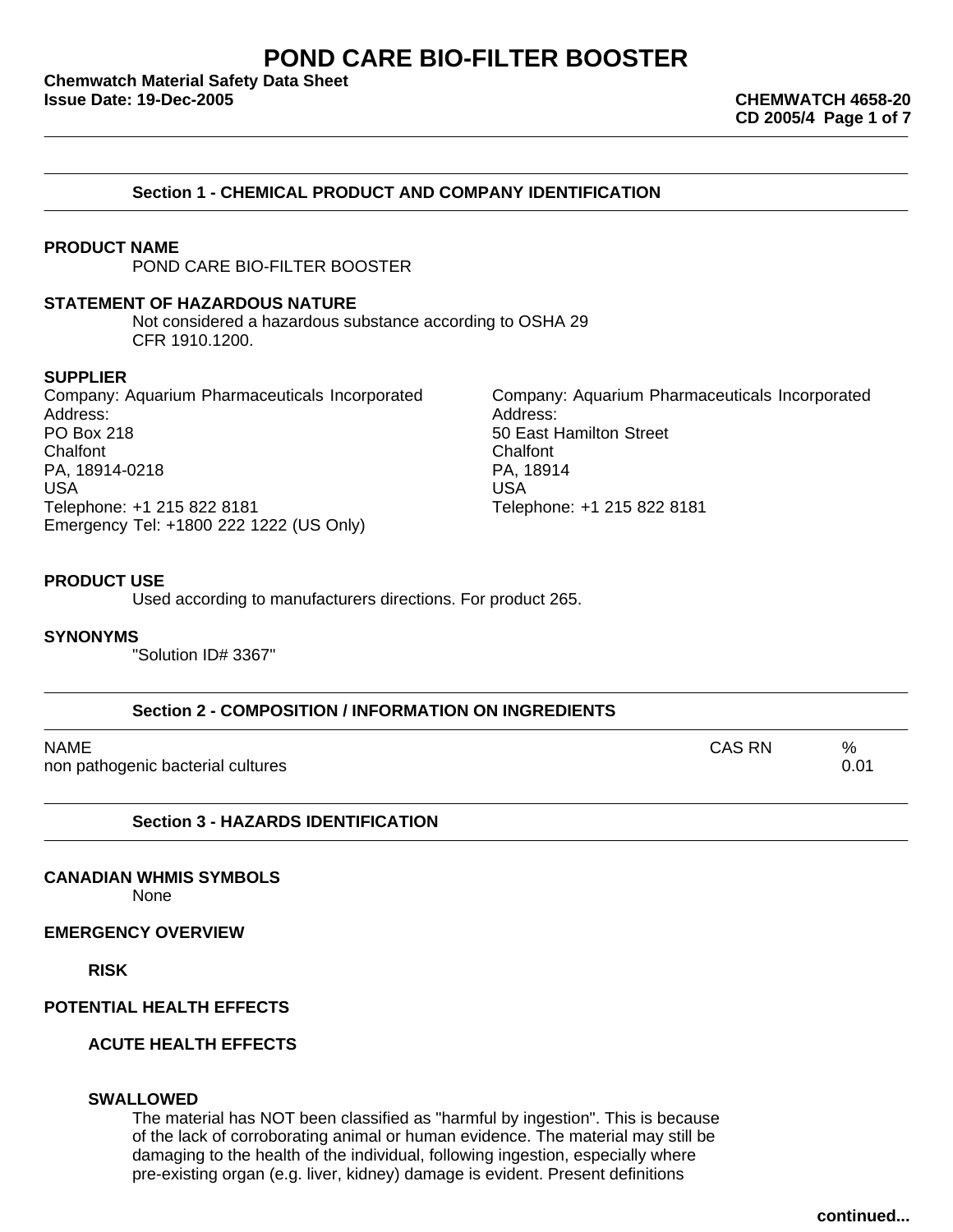# **POND CARE BIO-FILTER BOOSTER**

**Chemwatch Material Safety Data Sheet Issue Date: 19-Dec-2005 CHEMWATCH 4658-20**

# **CD 2005/4 Page 2 of 7 Section 3 - HAZARDS IDENTIFICATION**

of harmful or toxic substances are generally based on doses producing mortality (death) rather than those producing morbidity (disease, ill-health). Gastrointestinal tract discomfort may produce nausea and vomiting. In an occupational setting however, unintentional ingestion is not thought to be cause for concern.

### **EYE**

Although the liquid is not thought to be an irritant, direct contact with the eye may produce transient discomfort characterized by tearing or conjunctival redness (as with windburn).

### **SKIN**

The material is not thought to produce adverse health effects or skin irritation following contact (as classified using animal models). Nevertheless, good hygiene practice requires that exposure be kept to a minimum and that suitable gloves be used in an occupational setting.

### **INHALED**

The material is not thought to produce adverse health effects or irritation of the respiratory tract (as classified using animal models). Nevertheless, good hygiene practice requires that exposure be kept to a minimum and that suitable control measures be used in an occupational setting.

### **CHRONIC HEALTH EFFECTS**

Long-term exposure to the product is not thought to produce chronic effects adverse to the health (as classified using animal models); nevertheless exposure by all routes should be minimized as a matter of course.

### **Section 4 - FIRST AID MEASURES**

#### **SWALLOWED**

- Immediately give a glass of water.
- First aid is not generally required. If in doubt, contact a Poisons Information Center or a doctor.

#### **EYE**

If this product comes in contact with eyes:

- Wash out immediately with water.
- If irritation continues, seek medical attention.
- Removal of contact lenses after an eye injury should only be undertaken by skilled personnel.

#### **SKIN**

- If skin or hair contact occurs:
- Flush skin and hair with running water (and soap if available).
- Seek medical attention in event of irritation.

### **INHALED**

- If fumes or combustion products are inhaled remove from contaminated area.
- Other measures are usually unnecessary.

### **NOTES TO PHYSICIAN**

Treat symptomatically.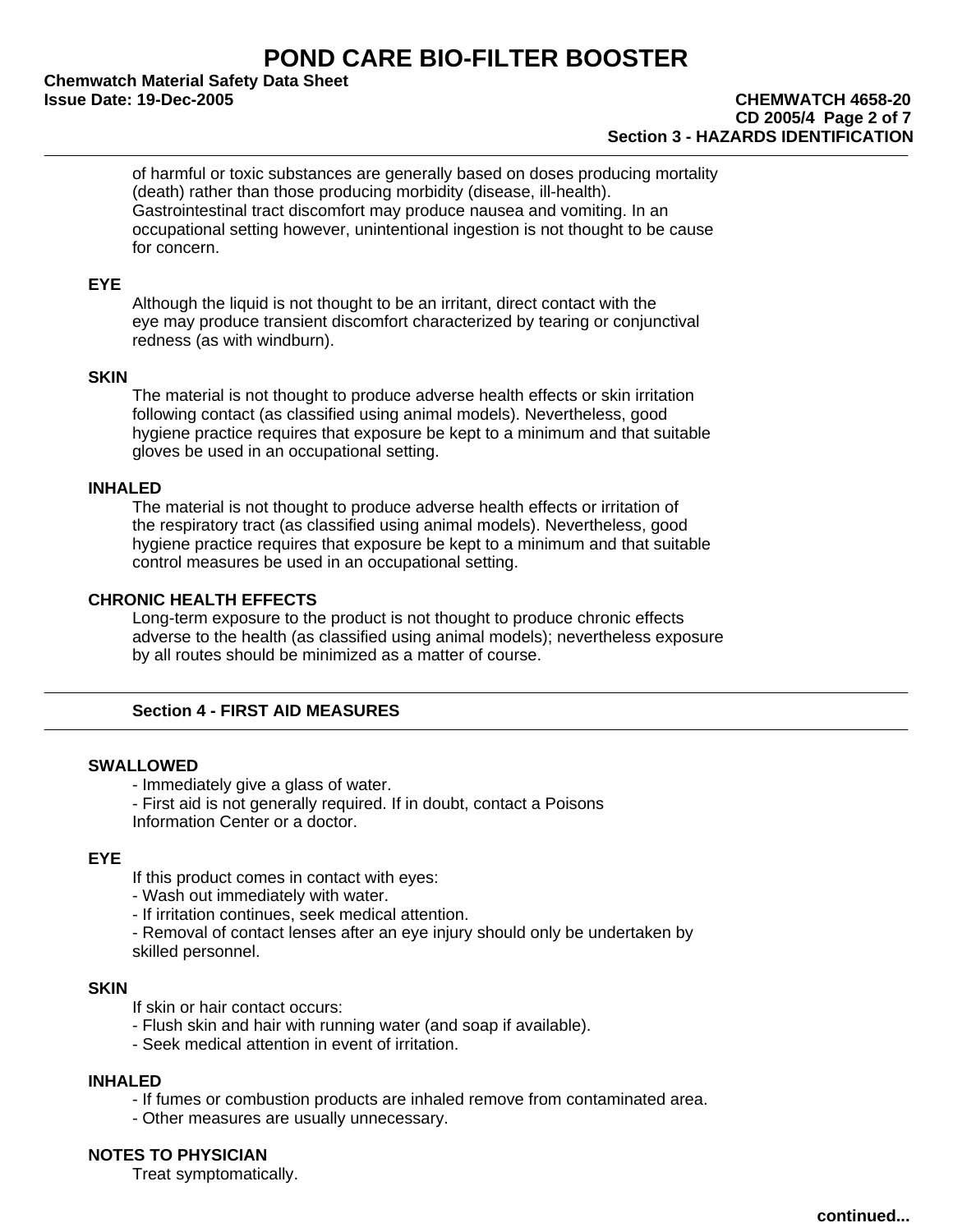**CD 2005/4 Page 3 of 7**

### **Section 5 - FIRE FIGHTING MEASURES**

Flash Point (F): Not Applicable Lower Explosive Limit (%): Not Applicable Upper Explosive Limit (%): Not Applicable Autoignition Temp (F): Not Applicable

### **EXTINGUISHING MEDIA**

- There is no restriction on the type of extinguisher which may be used. Use extinguishing media suitable for surrounding area.

### **FIRE FIGHTING**

- Use water delivered as a fine spray to control fire and cool adjacent area.
- DO NOT approach containers suspected to be hot.
- Cool fire exposed containers with water spray from a protected location.
- If safe to do so, remove containers from path of fire.
- Equipment should be thoroughly decontaminated after use.

### **GENERAL FIRE HAZARDS/HAZARDOUS COMBUSTIBLE PRODUCTS**

- Non combustible.
- Not considered to be a significant fire risk, however containers may burn.

### **FIRE INCOMPATIBILITY**

None known.

#### **PERSONAL PROTECTION**

Glasses: Chemical goggles. Gloves: When handling larger quantities: General purpose rubber glove. Respirator:

### **Section 6 - ACCIDENTAL RELEASE MEASURES**

#### **MINOR SPILLS**

- Clean up all spills immediately.
- Avoid breathing vapors and contact with skin and eyes.
- Control personal contact by using protective equipment.
- Contain and absorb spill with sand, earth, inert material or vermiculite.
- Wipe up.
- Place in a suitable labeled container for waste disposal.

#### **MAJOR SPILLS**

- Clear area of personnel and move upwind.
- Alert Emergency Responders and tell them location and nature of hazard.
- Control personal contact by using protective equipment.
- Prevent spillage from entering drains, sewers or water courses.
- Recover product wherever possible.
- Put residues in labeled containers for disposal.
- If contamination of drains or waterways occurs, advise emergency services.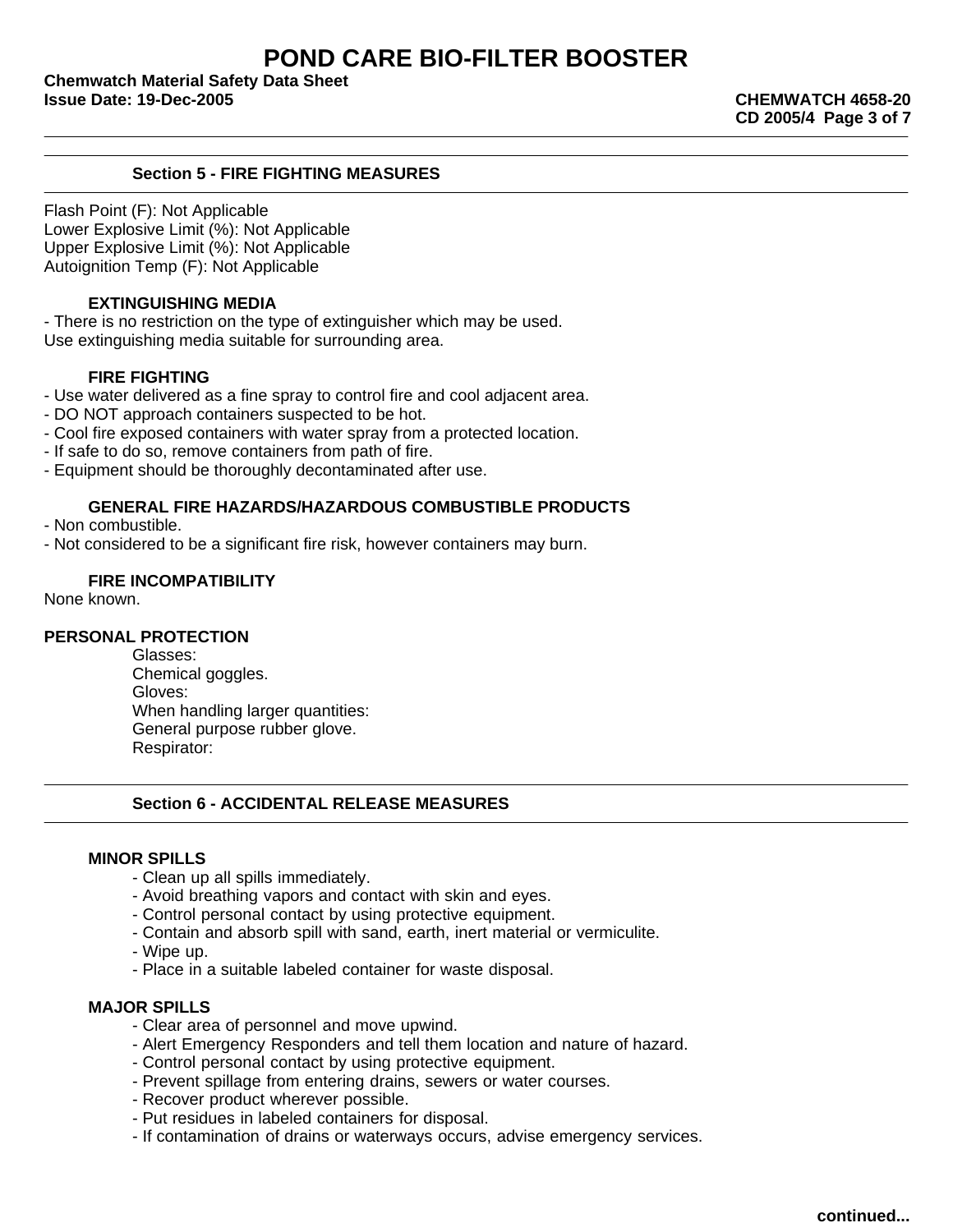**Chemwatch Material Safety Data Sheet**

#### **Issue Date: 19-Dec-2005 CHEMWATCH 4658-20 CD 2005/4 Page 4 of 7 Section 6 - ACCIDENTAL RELEASE MEASURES**

## **ACUTE EXPOSURE GUIDELINE LEVELS (AEGL) (in ppm)**

AEGL 1: The airborne concentration of a substance above which it is predicted that the general population, including susceptible individuals, could experience notable discomfort, irritation, or certain asymptomatic nonsensory effects. However, the effects are not disabling and are transient and reversible upon cessation of exposure.

AEGL 2: The airborne concentration of a substance above which it is predicted that the general population, including susceptible individuals, could experience irreversible or other serious, long-lasting adverse health effects or an impaired ability to escape.

AEGL 3: The airborne concentration of a substance above which it is predicted that the general population, including susceptible individuals, could experience life-threatening health effects or death.

### **Section 7 - HANDLING AND STORAGE**

### **PROCEDURE FOR HANDLING**

- Limit all unnecessary personal contact.

- Wear protective clothing when risk of exposure occurs.
- Use in a well-ventilated area.
- When handling DO NOT eat, drink or smoke.
- Always wash hands with soap and water after handling.
- Avoid physical damage to containers.
- Use good occupational work practice.
- Observe manufacturer's storing and handling recommendations.

#### **RECOMMENDED STORAGE METHODS**

- Polyethylene or polypropylene container.
- Packing as recommended by manufacturer
- Check all containers are clearly labeled and free from leaks.

#### **STORAGE REQUIREMENTS**

- Store in original containers.
- Keep containers securely sealed.
- Store in a cool, dry, well-ventilated area.
- Store away from incompatible materials and foodstuff containers.
- Protect containers against physical damage and check regularly for leaks.
- Observe manufacturer's storing and handling recommendations.

#### **Section 8 - EXPOSURE CONTROLS / PERSONAL PROTECTION**

### **EXPOSURE CONTROLS**

No data for Pond Care Bio-Filter Booster.

**PERSONAL PROTECTION**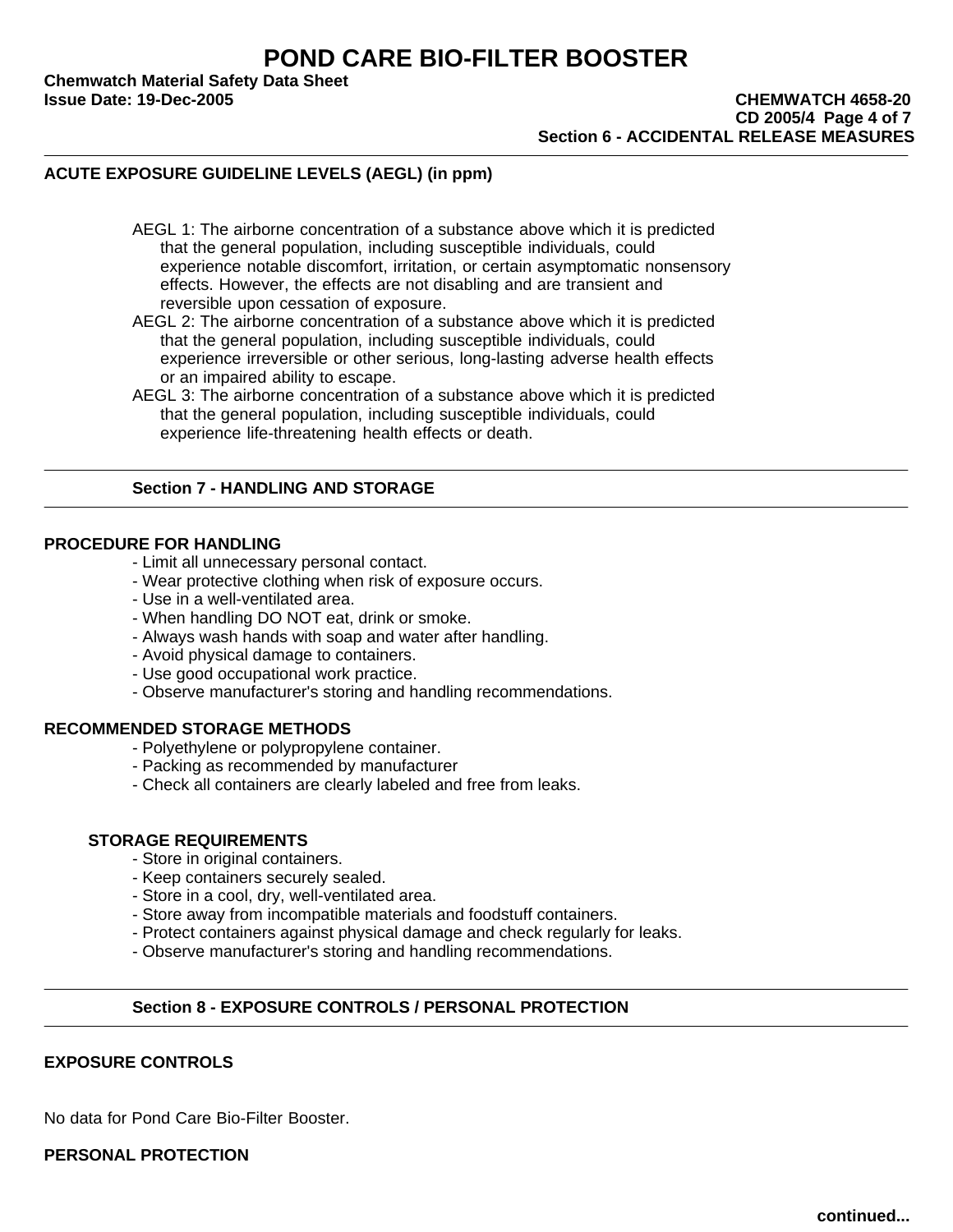**Chemwatch Material Safety Data Sheet**

#### **EYE**

- Safety glasses with side shields

- Chemical goggles.

- Contact lenses pose a special hazard; soft lenses may absorb irritants and all

lenses concentrate them.

#### **HANDS/FEET**

Wear general protective gloves, e.g.. light weight rubber gloves.

#### **OTHER**

No special equipment needed when handling small quantities.

- OTHERWISE:
- Overalls.
- Barrier cream.
- Eyewash unit.

The local concentration of material, quantity and conditions of use determine the type of personal protective equipment required.

Use appropriate NIOSH-certified respirator based on informed professional judgement. In conditions where no reasonable estimate of exposure can be made, assume the exposure is in a concentration IDLH and use NIOSH-certified full face pressure demand SCBA with a minimum service life of 30 minutes, or a combination full facepiece pressure demand SAR with auxiliary self-contained air supply. Respirators provided only for escape from IDLH atmospheres shall be NIOSH-certified for escape from the atmosphere in which they will be used.

#### **ENGINEERING CONTROLS**

General exhaust is adequate under normal operating conditions. If risk of overexposure exists, wear an approved respirator. Correct fit is essential to obtain adequate protection. Provide adequate ventilation in warehouse or closed storage areas.

### **Section 9 - PHYSICAL AND CHEMICAL PROPERTIES**

#### **PHYSICAL PROPERTIES**

Liquid. Mixes with water.

Molecular Weight: Not Applicable<br>
Melting Range (C): Not Available<br>
Specific Gravity (water=1): 1.0 Melting Range (C): Not Available Solubility in water (g/L): Miscible pH (as supplied): 6.9-7.7 pH (1% solution): Not Available Vapor Pressure (kPa): Not Available Volatile Component (%vol): Not Available **Exable Evaporation Rate: Not Available** Volation Rate: Not Available Relative Vapor Density (air=1): Not Available Flash Point (C): Not Applicable Lower Explosive Limit (%): Not Applicable<br>
Autoignition Temp (C): Not Applicable **National Autoignition Temp (°C): Not Available** Autoignition Temp (C): Not Applicable State: Liquid

### **APPEARANCE**

Purple cloudy liquid suspension with a sweet characteristic odor; mixes with

**continued...**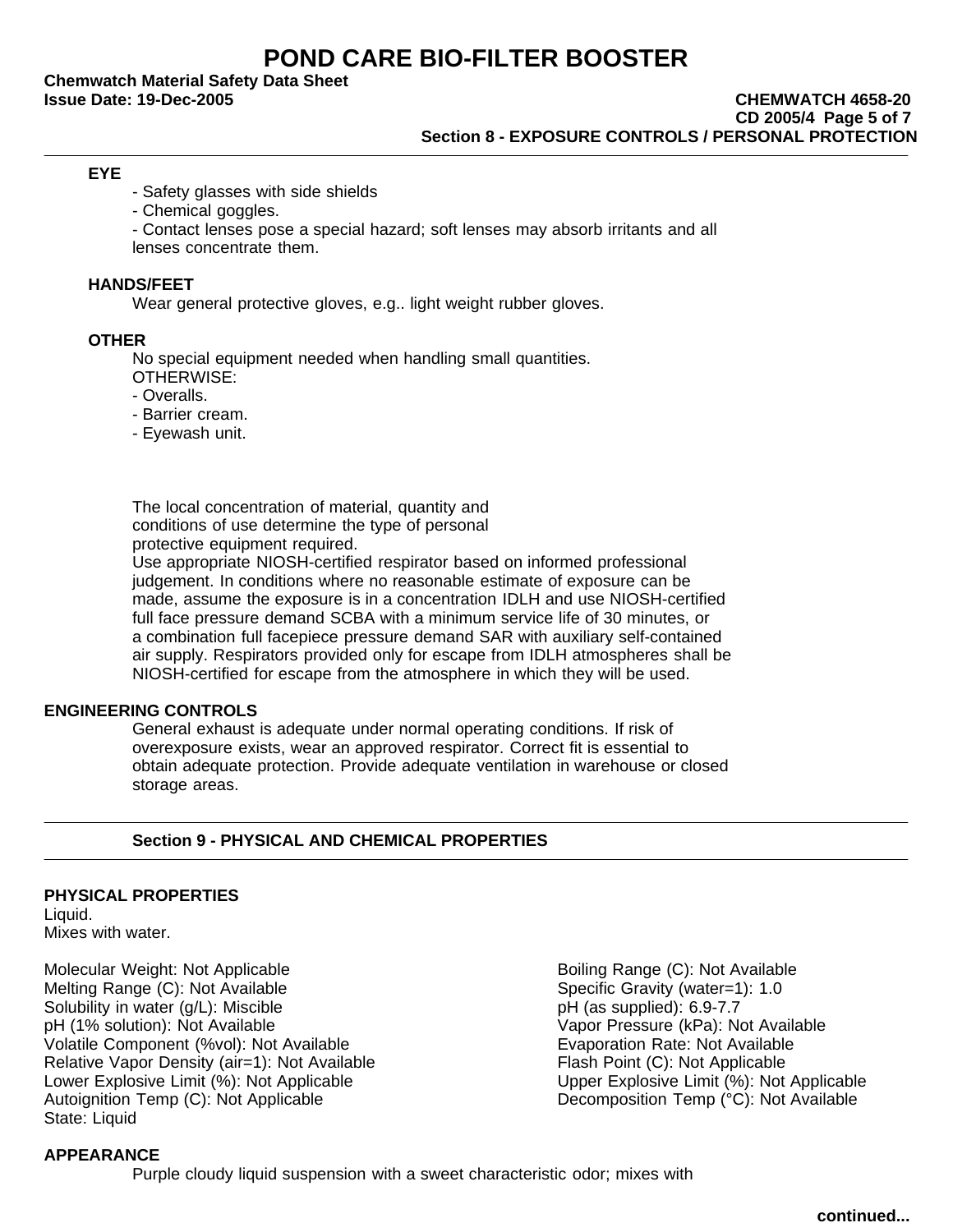**Chemwatch Material Safety Data Sheet**

**Issue Date: 19-Dec-2005 CHEMWATCH 4658-20 CD 2005/4 Page 6 of 7 Section 9 - PHYSICAL AND CHEMICAL PROPERTIES**

water.

### **Section 10 - CHEMICAL STABILITY AND REACTIVITY INFORMATION**

### **CONDITIONS CONTRIBUTING TO INSTABILITY**

- Presence of incompatible materials.

- Product is considered stable.

- Hazardous polymerization will not occur.

### **STORAGE INCOMPATIBILITY**

Avoid contamination of water, foodstuffs, feed or seed. None known.

### **Section 11 - TOXICOLOGICAL INFORMATION**

### **Pond Care Bio-Filter Booster**

Not available. Refer to individual constituents. unless otherwise specified data extracted from RTECS - Register of Toxic Effects of Chemical Substances

### **Section 12 - ECOLOGICAL INFORMATION**

Marine Pollutant:Not Determined

### **Section 13 - DISPOSAL CONSIDERATIONS**

#### **Disposal Instructions**

All waste must be handled in accordance with local, state and federal regulations.

- Recycle wherever possible.

- Consult manufacturer for recycling options or consult Waste Management

Authority for disposal if no suitable treatment or disposal facility can be identified.

- Dispose of by: Burial in a licensed land-fill or Incineration in a licensed

apparatus (after admixture with suitable combustible material)

- Decontaminate empty containers. Observe all label safeguards until containers are cleaned and destroyed.

### **Section 14 - TRANSPORTATION INFORMATION**

NOT REGULATED FOR TRANSPORT OF DANGEROUS GOODS:UN,IATA,IMDG